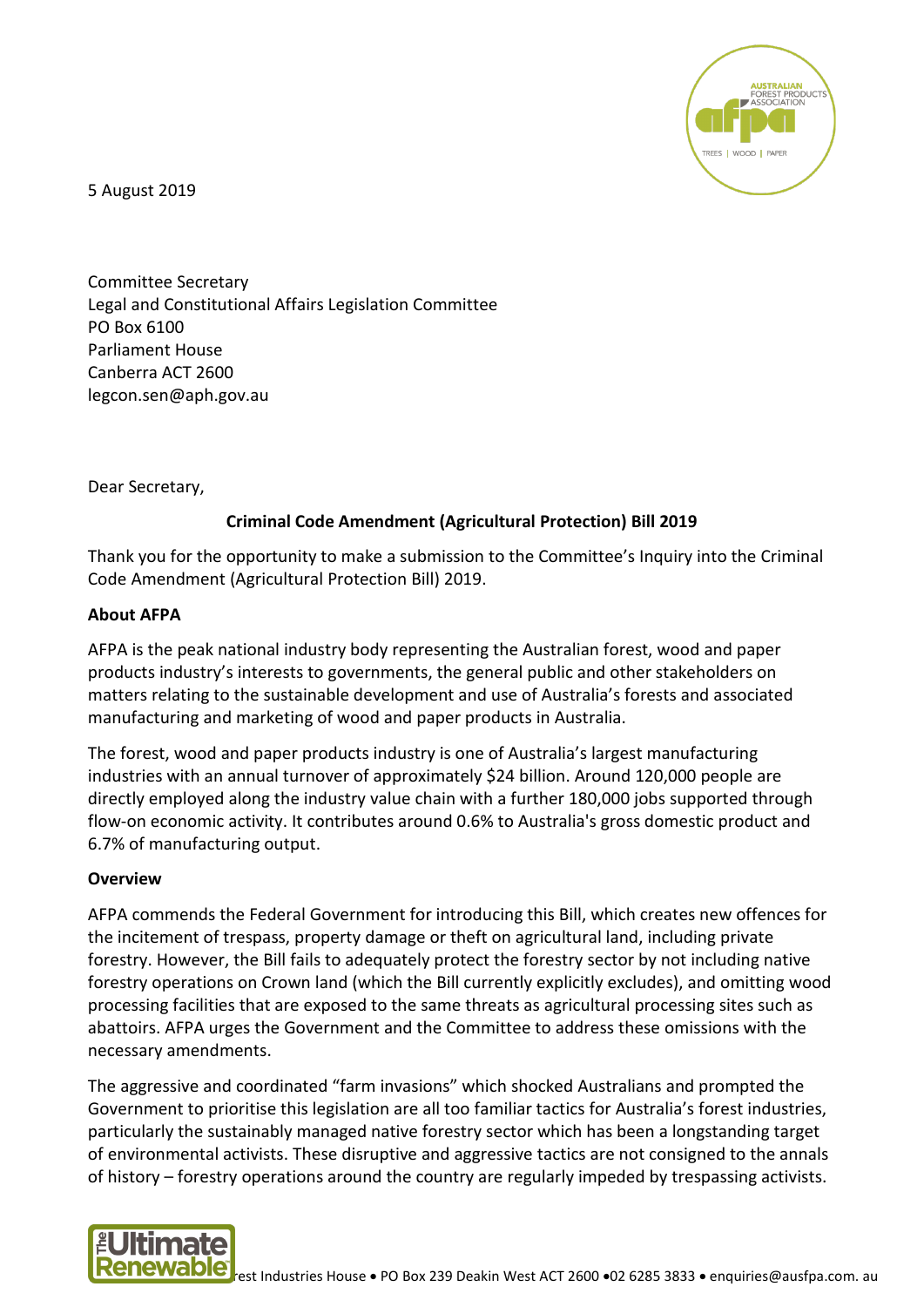A Victorian Government native forestry harvesting operation in Kinglake, Victoria, is currently being targeted by coordinated attacks from activists aimed at halting timber harvesting crews. The harvesting contractors – a family-owned business – have had to halt operations several times due to the trespassers, costing their business thousands of dollars a day. This is not an isolated incident.

Like the recent farm invasions, these events are often coordinated or encouraged through the use of a carriage service, including through text messages and social media. The Bill is intended to address this issue by linking new offences to the use of a carriage service to transmit, make available, publish or otherwise distribute material with the intention to incite another person to trespass on land used for a primary production business.

## **Existing legal framework is inadequate**

AFPA supports state and federal action to review and strengthen trespass laws and procedures for enforcement. Legislative frameworks should protect primary industries from the unacceptable invasion of property and privacy by activists. There must be real consequences for these actions, to reflect the seriousness of the crime and provide a genuine deterrent.

The recent surge in farm trespass incidents, and the ongoing disruptions to forestry operations, highlights the inadequacy of existing laws and their interpretation by law enforcement agencies and the courts. It is clear they are not an effective deterrent to unlawful protests. While state and territory governments have laws in place to render trespassing of forestry operations unlawful, they are often not enforced in a timely way, or do not result in prosecutions.

In the Kinglake protests, for example, Victoria's Sustainable Forest Timber Act 2004 makes it an offence to enter or remain in a "timber harvesting safety zone" and empowers authorised officers to direct someone to leave a timber harvesting safety zone. However, authorities have reportedly been slow to respond, and no one has been prosecuted over the trespasses despite repeated disruptions to harvesting operations.<sup>[1](#page-1-0)</sup>

The deterrent factor associated with the Bill is significant, as it should be given the gravity of the offence and the impact on lawful businesses. By creating substantial penalties for offenders, the Bill sends a strong message to those who would seek to incite or engage in such conduct. In addition to the deterrent factor, we hope the legislation will create increased awareness amongst law enforcement agencies and the court system of the growing and serious impact of these incidents on our primary industries. However, amendments are required to adequately protect forest industries that are vulnerable to these attacks.

### **Amendments to the Bill needed to better protect forestry operations**

As mentioned earlier in this submission, the Bill currently excludes large sectors of the forestry and forest products value chain susceptible to unlawful protests. The Bill contains a very narrow definition of forestry which explicitly excludes native forestry, which largely occurs on Crown land. Schedule 1 of the Bill defines 'forestry' thus:

*forestry* means:

<u>.</u>

<span id="page-1-0"></span><sup>1</sup> Herald Sun, 11 July 2019 [https://www.heraldsun.com.au/leader/north/protesters-demand-end-to-logging-in](https://www.heraldsun.com.au/leader/north/protesters-demand-end-to-logging-in-beloved-kinglake-forest/news-story/fa482623edbe12ce1d6aaa1ae1280d9c)[beloved-kinglake-forest/news-story/fa482623edbe12ce1d6aaa1ae1280d9c](https://www.heraldsun.com.au/leader/north/protesters-demand-end-to-logging-in-beloved-kinglake-forest/news-story/fa482623edbe12ce1d6aaa1ae1280d9c)